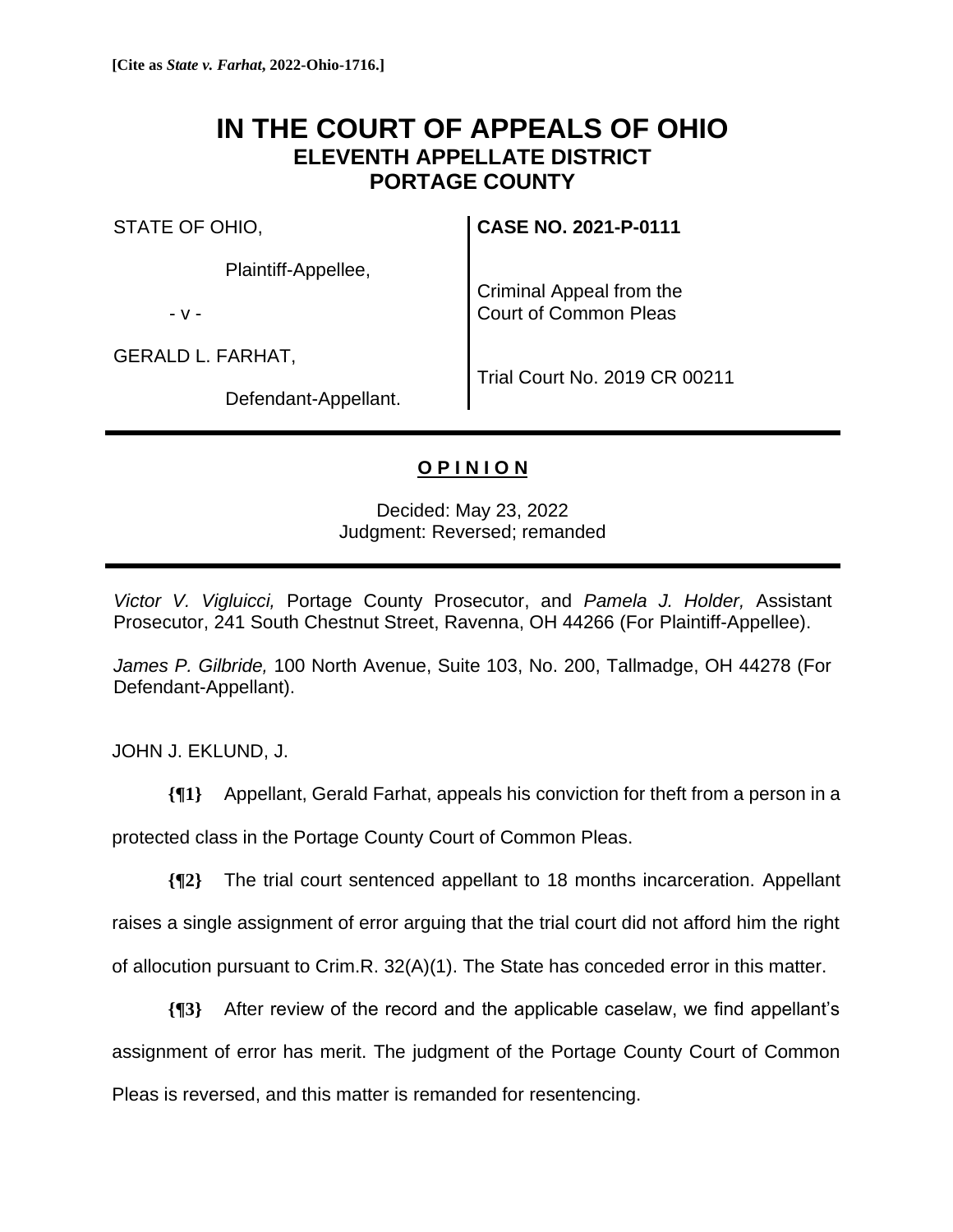## **Substantive and Procedural History**

**{¶4}** On March 1, 2019, appellant was indicted on identity theft, theft from a person in a protected class, and forgery. On May 19, 2020, appellant pled guilty to theft from a person in a protected class in violation or R.C. 2913.02(A)(1), (B)(1) and (3), a felony of the fourth degree. The State dismissed the remaining charges. Appellant failed to appear at the Adult Probation Department for his presentence investigation appointment, a warrant for his arrest was issued, and he was arrested the following year in May 2021.

**{¶5}** The sentencing hearing was held on May 19, 2021. At the hearing, appellant's defense counsel addressed the court and explained the reason he failed to appear for nearly a year. The court then asked appellant "is there anything you would like to tell me before I sentence you?" Appellant explained that he had other matters in Summit County and that he "should have been more mature" and was wrong by making his decision to not report to probation for the presentence report.

**{¶6}** The court then proceeded to sentencing, reviewed the presentence report, and recited appellant's prior criminal history. The court found that appellant was not amenable to community control sanctions and the presumption of community control had been overcome. The court began to relate the facts of the case to appellant saying:

THE COURT: \* \* \* You said you were hired to put a roof on a house, ordered the materials, contractor somehow threw a fit, you gave the job to him  $-$ 

DEFENDANT: That –

THE COURT: My turn to talk. No, no, no, no. Then the next thing you know, you got charged. Well this gentleman is out \$1,900.00.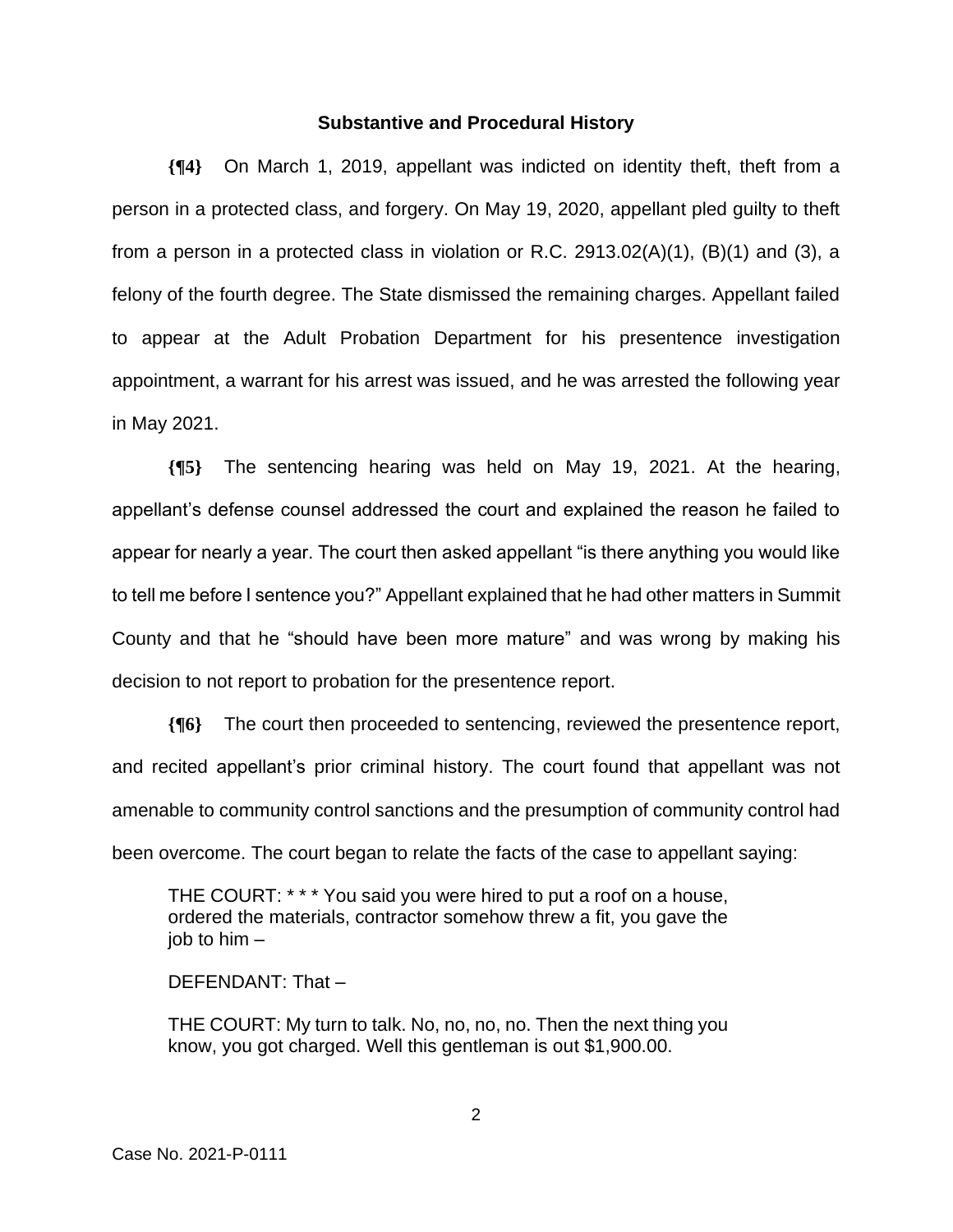**{¶7}** Appellant was not given any further opportunity to address the court and the court sentenced him to the maximum 18-month term with 14 days jail credit.

**{¶8}** On October 21, 2021, appellant filed a pro se Motion for Leave to File a Delayed Appeal, which was untimely filed by approximately four months. This court granted the Leave to File a Delayed Appeal on November 19, 2021.

## **Assignment of Error and Analysis**

**{¶9}** Appellant sole assignment of error states:

**{¶10}** "The trial court committed prejudicial error when it denied Farhat his right of allocution as it applied to the theft offense for which he was sentenced contrary to Crim.R. 32(A)(1). (Sentencing T.p. 6-8)."

**{¶11}** Appellant contends that his sentence should be remanded for resentencing because the trial court erred in denying appellant the right of allocution at the hearing.

**{¶12}** Crim.R. 32(A)(1) provides: "at the time of imposing sentence, the court shall \* \* \* address the defendant personally and ask if he or she wishes to make a statement in his or her own behalf or present any information in mitigation of punishment." "Trial courts must painstakingly adhere to Crim.R. 32, guaranteeing the right of allocution. A Crim.R. 32 inquiry is much more than an empty ritual: it represents a defendant's last opportunity to plead his case or express remorse." *State v. Green*, 90 Ohio St. 3d 352, 359-360, 738 N.E.2d 1208 (2000). "The purpose of allocution is to permit the defendant to speak on his own behalf or present any information in mitigation of punishment." *State v. Reynolds*, 80 Ohio St. 3d 670, 684, 687 N.E.2d 1358 (1998). "Judges should leave no room for doubt that the defendant has been issued a personal invitation to speak prior to sentencing." *Green v. United States*, 365 U.S. 301, 305, 81 S.Ct. 653, 5 L.Ed.2d 670

3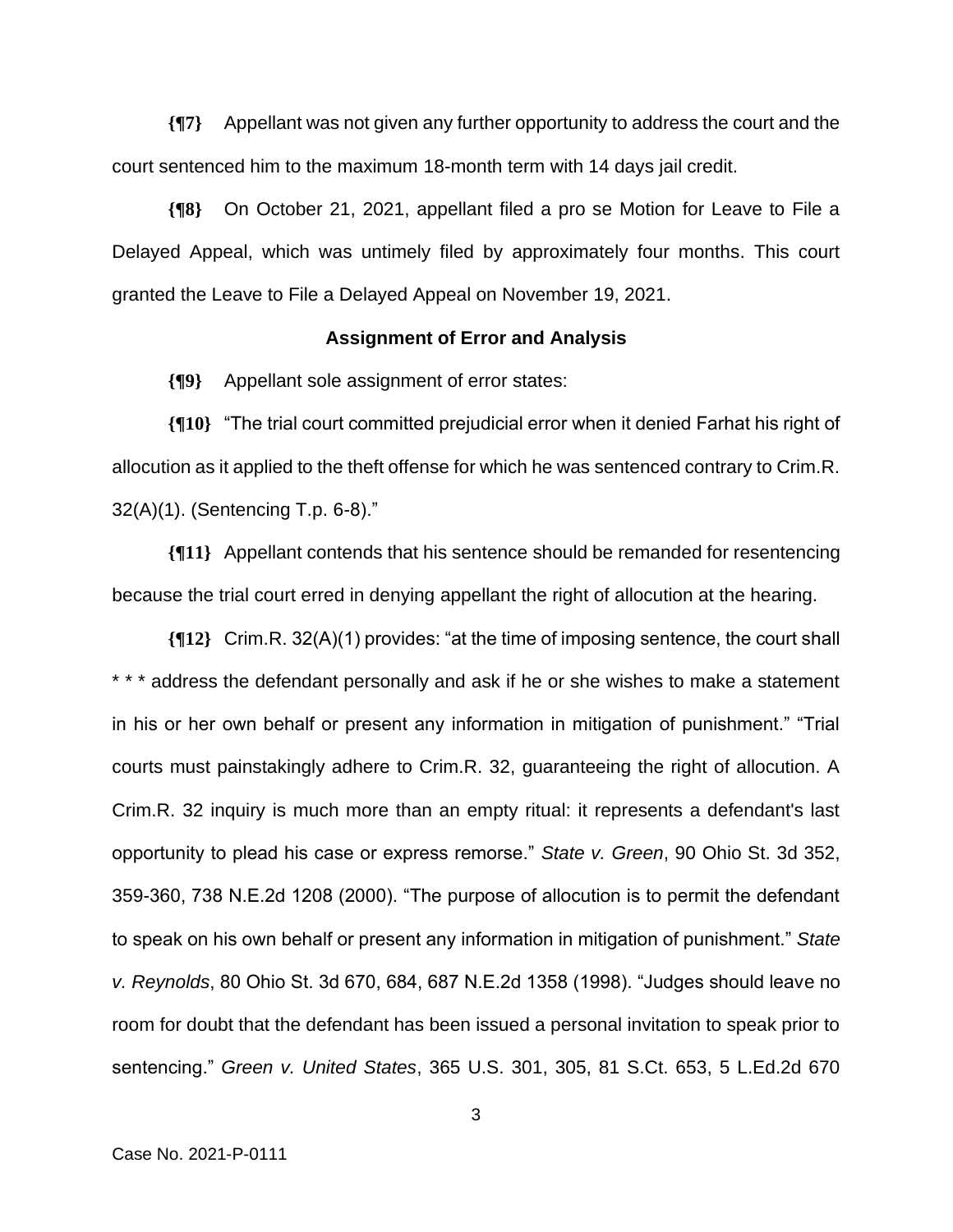(1961). The trial judge must unambiguously and explicitly ask the defendant, in an inquiry directed only to him, whether he has anything to say prior to sentencing. *State v. Green* at 359.

**{¶13}** If the right of allocution is not afforded to the defendant, "the judgment of sentence shall be reversed and the cause shall be remanded for resentencing, unless the error is invited or harmless." *State v. Brown*, 166 Ohio App. 3d 252, 2006-Ohio-1796, 850 N.E.2d 116, ¶ 8 (11th Dist.). The doctrine of waiver is not always applicable to the right of allocution. *State v. Campbell*, 90 Ohio St. 3d 320, 324, 738 N.E.2d 1178 (2000). The defendant may only waive the right after the court has asked the defendant if he wishes to speak in allocution. *Id.* 

**{¶14}** The doctrine of invited error provides an exception to the right of allocution if the defendant invited or induced the court's failure to provide him with allocution. *Id.* Harmless error is "any error, defect, irregularity, or variance which does not affect substantial rights." Crim.R. 52(A). "It is not harmless error when the defendant is prejudiced by the court's conduct, or a substantial right is violated." *State v. Coppa*, 11th Dist. Portage No. 2021-P-0034, 2021-Ohio-4570, ¶ 15, citing *State v. Jencson*, 5th Dist. Knox 2021-Ohio-3256, ¶ 19.

**{¶15}** Here, although appellant was offered an opportunity to speak at the sentencing hearing, he spoke only to the reason for his failure to appear for nearly one year. Appellant's right of allocution was his "last opportunity to plead his case or express remorse." *State v. Green*, *supra,* at 359-360. The trial court did not afford appellant an opportunity to address the substance of his offense, offer any mitigating considerations, speak to his lengthy criminal history, or to express remorse for his actions. The record

4